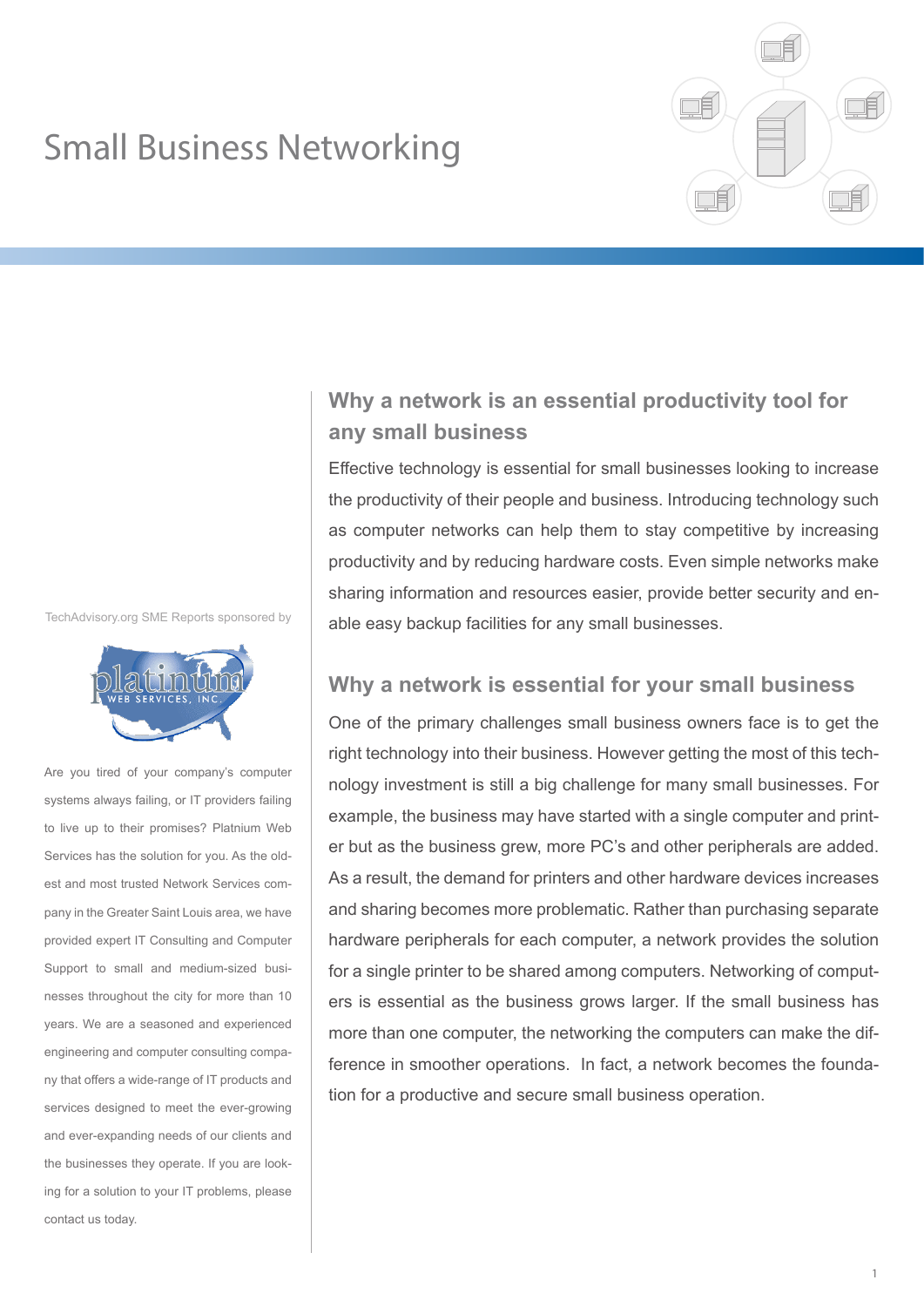#### **What is a network?**

A network is a system containing any combination of computers, printers, fax machines, data storage, audio or visual display devices, or telephones interconnected by cables used to transmit or receive information.

# **Two Types of Networks: Peer-to-Peer and Client/Server Peer-to-Peer networking**

A peer-to-peer network is the most basic type of network that allows multiple users to share information or resources such as printers and scanners. In a peer-to-peer network, each computer is connected directly to the other computers with each treated equal on the network. Each computer can share resources or information with any other computer on the network without a centralized computer or server. In this type of network, each connected computer has an equal responsibility and role.



Figure 1: Peer to Peer Network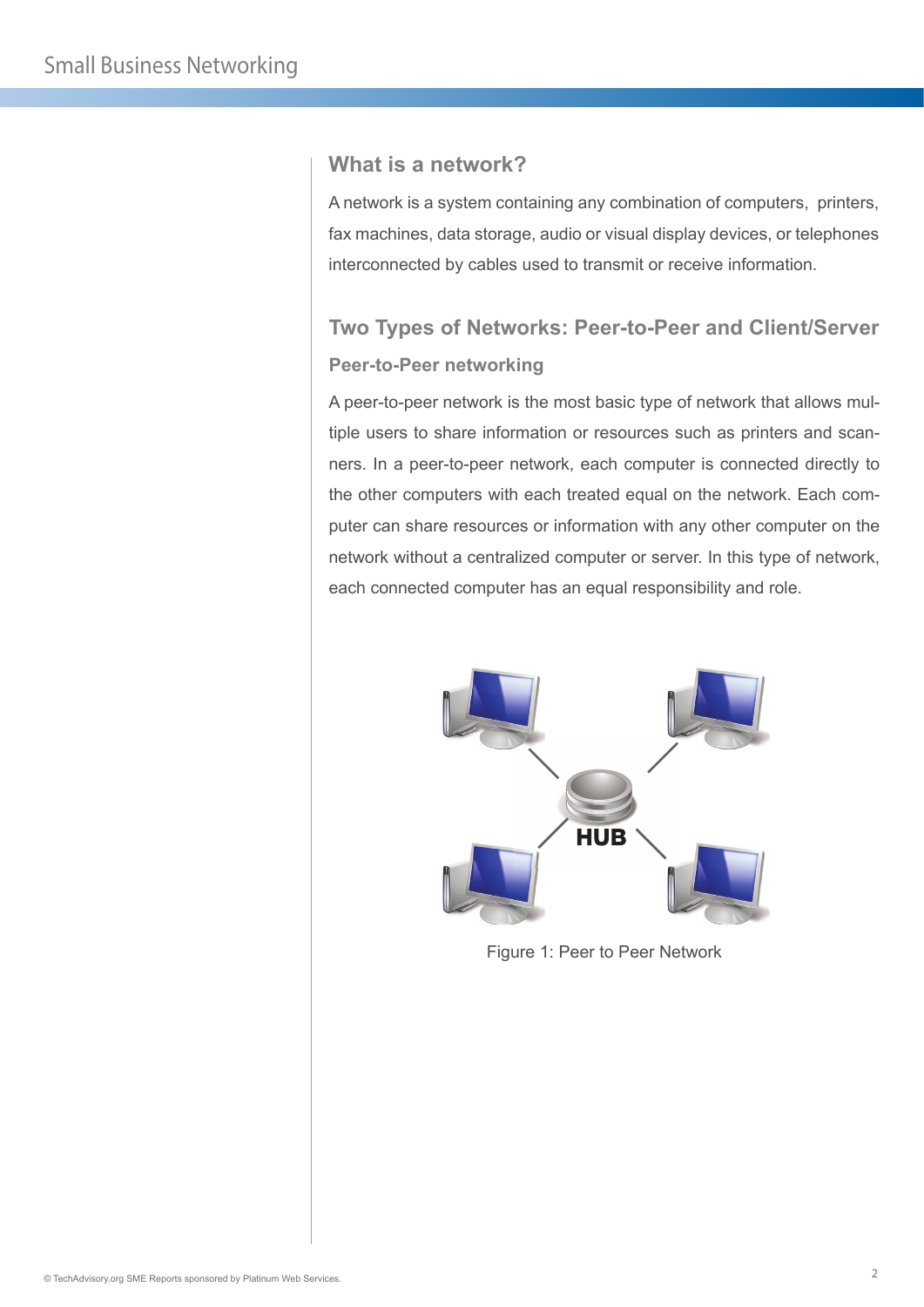#### **Client/Server networking**

In a client-server network, all computers are connected to the server or centralized computer. A single computer called a server is used to manage the entire network and stores shared information in a central location. Servers are run with specific server software designed to manage the computer network and serve as a central place to store data. The clients in the network can be an individual computer, printer, scanner or any other device. The server software performs specific tasks such as file sharing, printer sharing, connecting multiple users to the internet or sending and receiving e-mail for each of the network's client.



Figure 2: Client/Server Network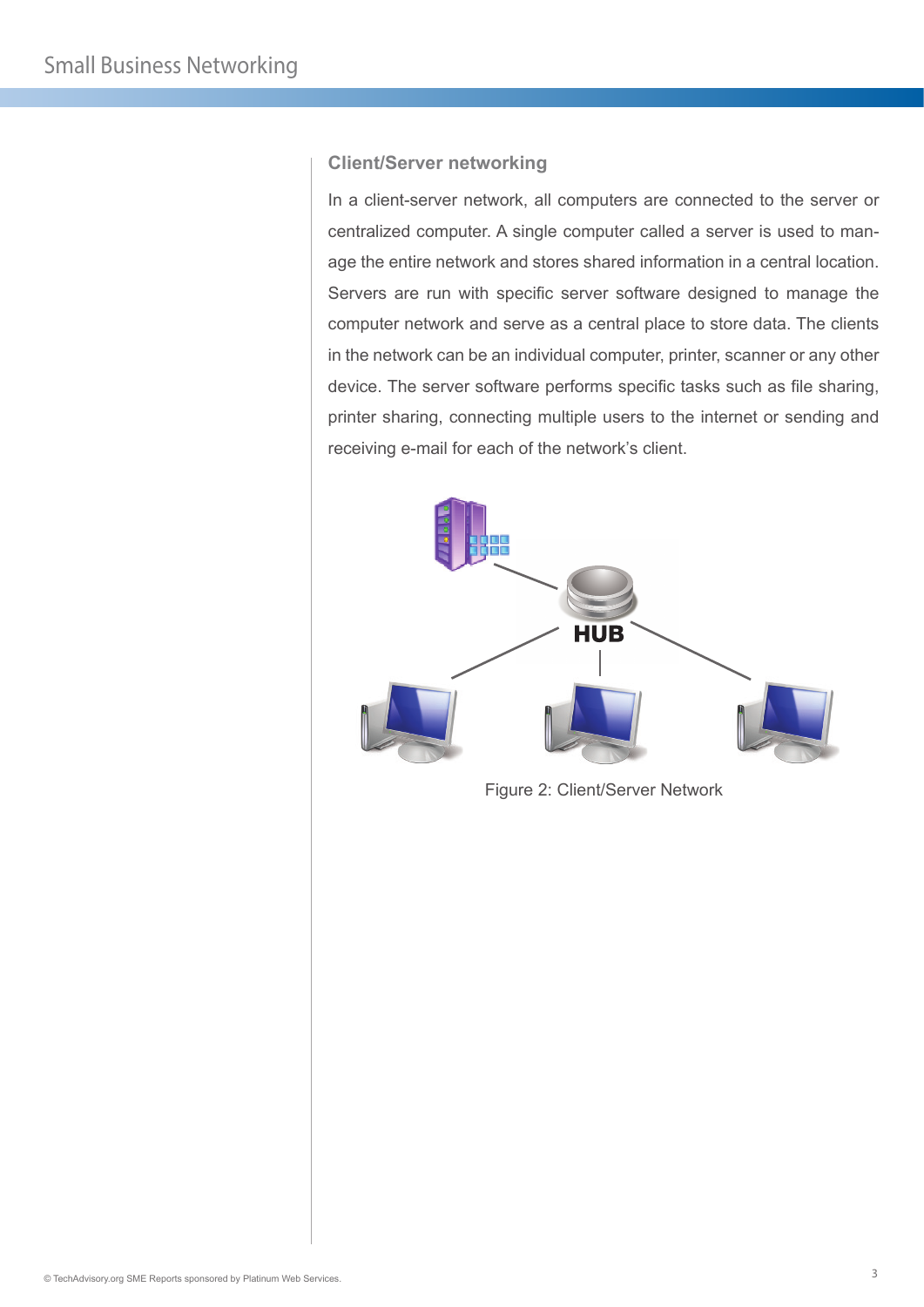#### **Peer-to-Peer vs. Client/Server Network**

Both of these networks serve the same purpose of allowing multiple users to share and exchange information and resources with each other. But the functions and benefits differ widely.

Peer-to-Peer networks are simple to configure, easy to install and certainly a low-cost solution but are very limited in the functions they can perform. For example, peer-to-peer networks have no centralized location to store the information because the information and resources are shared from one computer to another. In the event one computer shuts down, other computers cannot access the data stored in that computer.

One major downside of this type of network is that it has no centralized security safeguards so it is relatively insecure. Anybody connected to the network can get access to the just a few PCs and few security concerns. In case more than five or so PC's are connected to the network it has the tendency to go slow.

Client/server network can remarkably improve the business performance because of the different functions it can perform. The server can back up information saving time and preventing data loss as well as providing security for information. As server acts as single centralized unit for whole of the network so internet connection can be easily monitored and controlled. Another advantage is that performance of computers improves because computers don't perform functions such as storing large amounts of data for other computers. This allows the client computers to run faster. Besides this, in client/server network there is single point of access for the entire network so users are not dependent on each other's computers as they are in a peer-to-peer network. Servers also increase the security of the vital data like financial information by allowing controlled access to different users. Hence if the small business has more than five computers then centralizing the network on a server allows the small business owners to have tools and services that can help to attain impressive time and cost savings.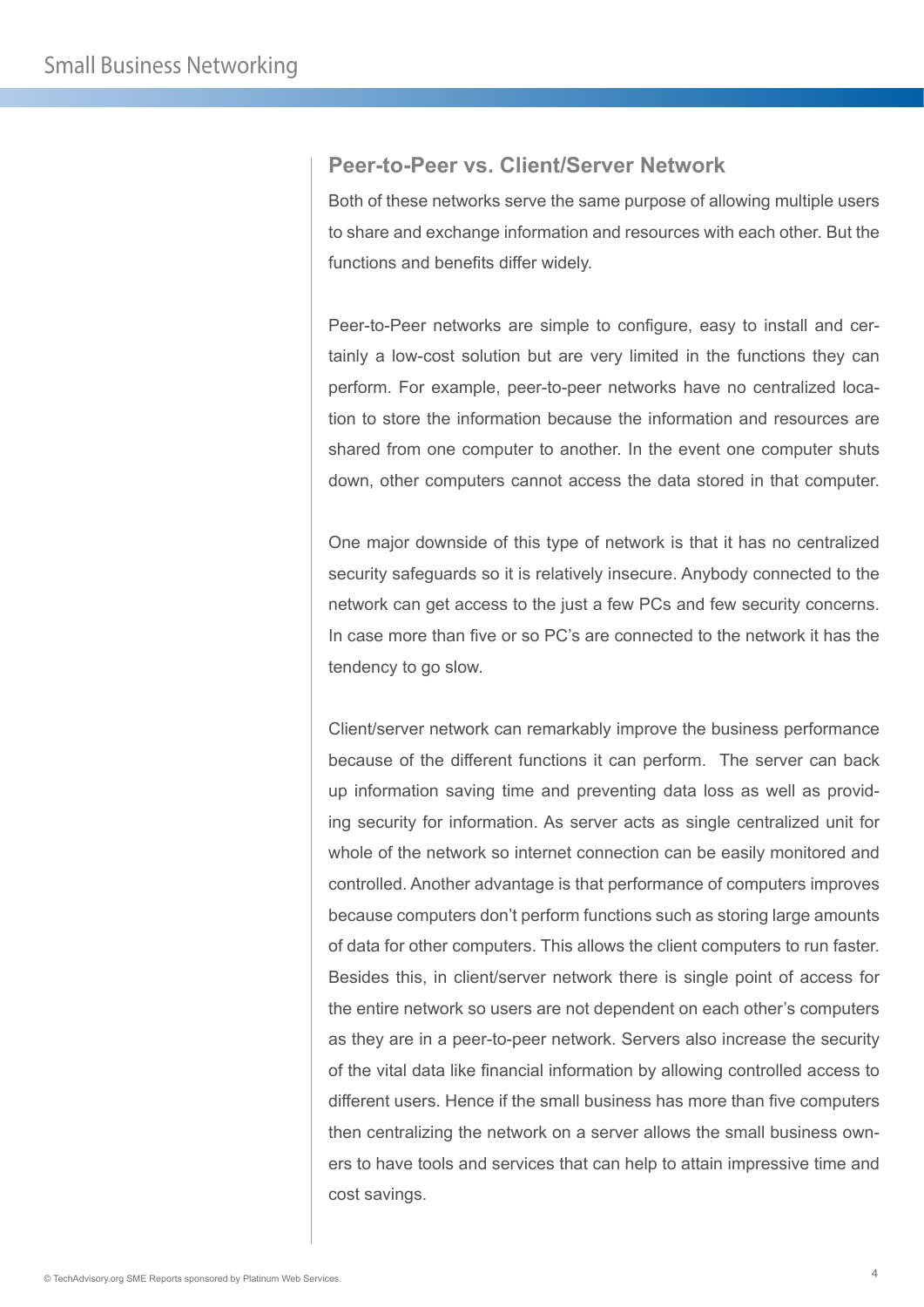# **6 Ways a Network Can Influence Small Business Performance**

**Collaboration:** A network allows employees to share and exchange information. A network provides access to variety of tools by which employees can communicate with each other. Besides this it also offers collaboration features and allows multiple users to contribute to a single document which is otherwise not possible with individual computers.

**File sharing:** A network makes it possible to access a file stored on another computer. Multiple users can share same files so it eliminates the need of creating and managing multiple versions.

**Printer/Fax sharing:** Several computers can share the same printer or fax machine if computers are connected through a network. As a result, there is no need of buying and connecting separate printers and devices to every company computer.

**Data protection:** Backing-up data is essential for a business to prevent loss of valuable business information. With a network it becomes routine and secure to back up the company data ready for retrieval when necessary

**Shared Internet access:** With a network it becomes possible to share a single internet connection among multiple computers. In-house e-mail systems can also be easily implemented with client/server network.

**Increases the productivity, reduces costs and saves time:** When a small business has computer network it increases the productivity of employees and reduces costs. With a network, multiple employees can share the company resources such as printers, fax machines or any other hardware device. Multiple users can access the internet at the same time. Consequently the hardware costs of the company are reduced and productivity of employees is increased. A network also helps save time by providing easy back up solutions.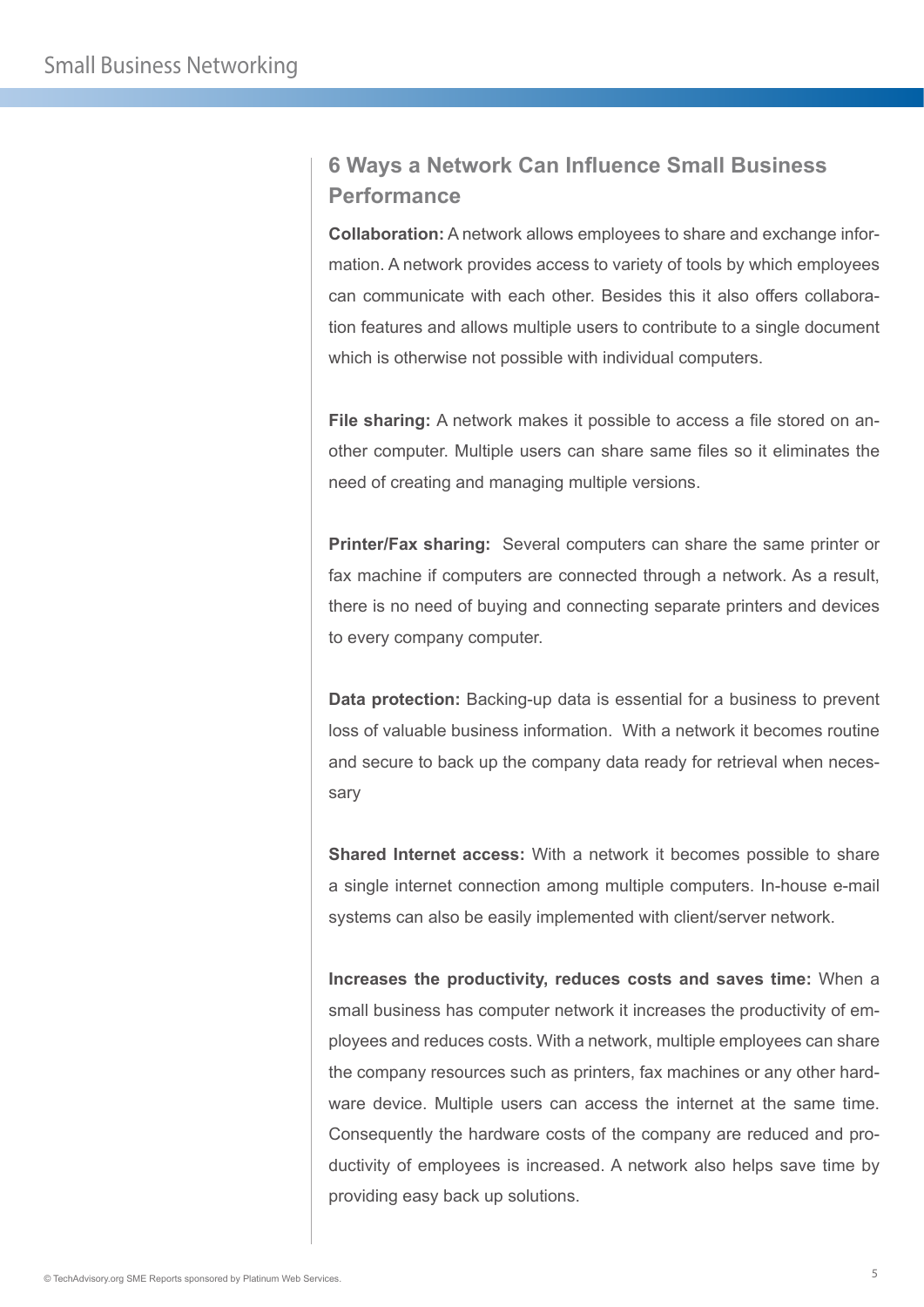"...The Forbes study has shown" that average payback period of server network ranges from 2.4 to 4.9 months."

"...The Forbes survey concluded that server networks are helping smaller firms extend their geographic reach,find new customers, and increase revenues while holding costs steady or de**creasing them.** 

# **Payback Period of Network**

Small business owners can reap enormous benefits by networking their computers. But sometimes concerns about hardware, software and installation costs of networks (particularly client/server networks) became a main deterrent in adoption of this technology. But the network technology starts paying quickly in form of increased employee productivity and reduced operating costs.

According to a study conducted by Forbes\*, small business owners are quickly recovering investments and realizing enormous benefits from server technology. Small businesses using server networks find that their employees can now perform an average of 20 percent more revenueproducing tasks. The study has shown that average payback period of server network ranges from 2.4 to 4.9 months. Most small businesses were able to recover their hardware and software investments in less than 2.5 months. The survey concluded that server networks are helping smaller firms extend their geographic reach, find new customers, and increase revenues while holding costs steady or decreasing them.

# **Conclusions and Recommendations**

In conclusion, peer-to-peer network is cheaper and easier to implement and maintain, but client/server network can be much more useful for a small business as it leads to greater productivity, security and lower costs .